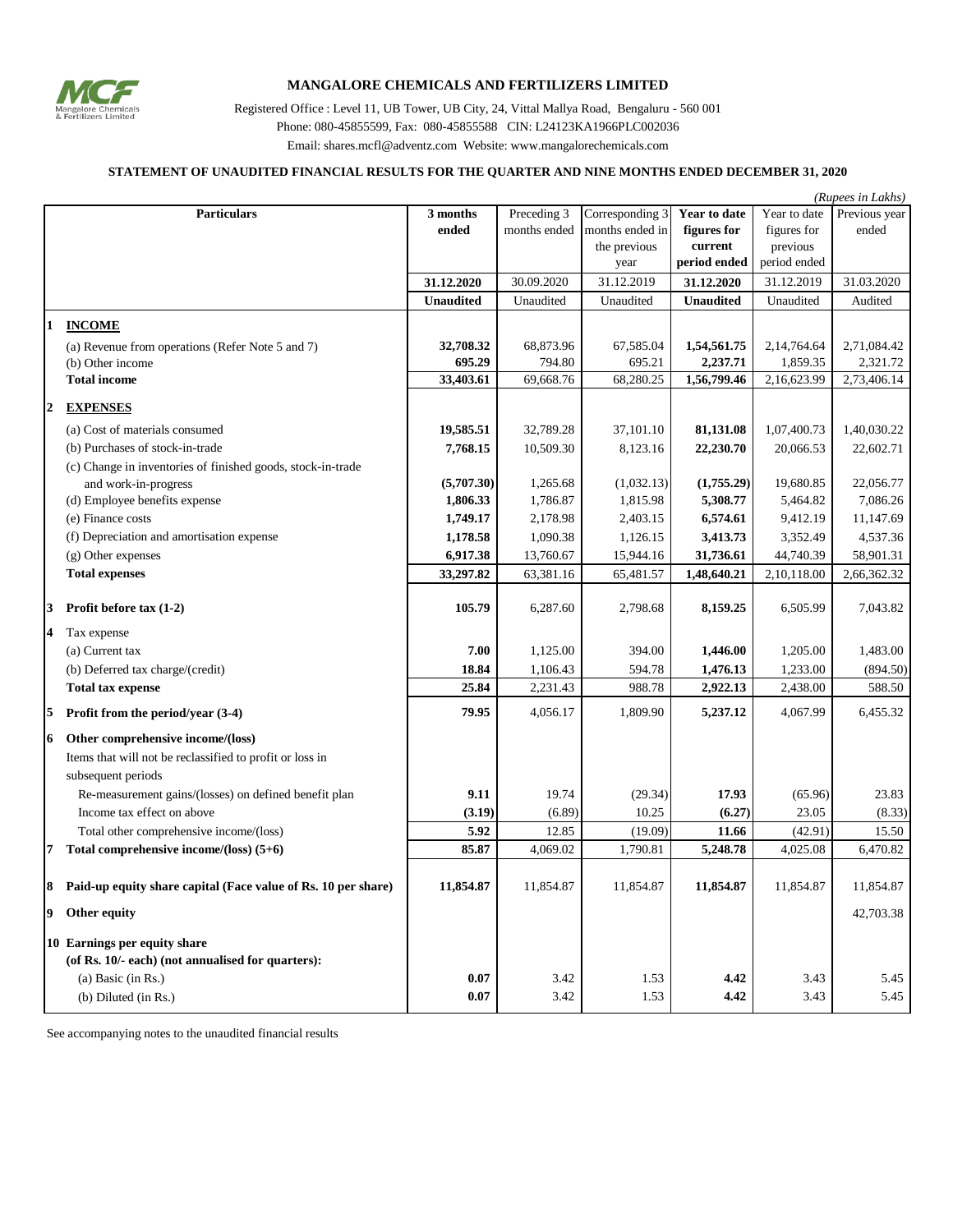## Notes:

- 1. The unaudited financial results for the quarter ended December 31, 2020 and year to date period from April 1, 2020 to December 31, 2020 of Mangalore Chemicals and Fertilizers Limited ("the Company") have been reviewed by the Audit Committee and approved by the Board of Directors at their respective meetings held on February 04, 2021.
- 2. The unaudited financial results have been prepared in accordance with the applicable Standards prescribed under Section 133 of the Companies Act, 2013, read with relevant rules issued thereunder and other accounting principles generally accepted in India and in compliance with Regulation 33 of the SEBI (Listing Obligations and Disclosure Requirements) Regulations, 2015, as amended.
- 3. The Company is engaged in the manufacture, sale and trading of fertilisers which constitutes a single operating segment as per Ind AS 108 and hence separate segment disclosures have not been furnished.
- 4. Ammonia and Urea plants were shutdown on October 05, 2020 for preparations required for natural gas operation besides replacement of compatible ammonia plant catalyst. The Company has commenced operation of Ammonia and Urea Plants with natural gas post testing and commissioning activities and Urea production commenced on December 12, 2020. The Company has become a gas based urea manufacturing unit and will be elegible for fiscal incentives by higher energy norms.
- 5. The urea concession income for the year has been recognized based on management's estimate, in respective year, pending finalization by the Government of India ('GOI'). Revenue for the year ended March 31, 2020 include additional urea concession income of Rs.1,053.65 Lakhs relating to immediately preceeding financial year recognized on finalization of escalation/de-escalation claims.
- 6. Phosphatics plant was shutdown on September 15, 2020 for planned maintenance and resumed operation on October 9, 2020.
- 7. The Company during the period ended December 31, 2020 has recognised urea subsidy income of Rs. 2,694 Lakhs based on higher energy norms that was effective till the period ended March 31, 2020 which was extended to gas based urea units till September 30, 2020 and Rs. 3,048 Lakhs without benchmarking its cost of production of urea by using naphtha with that of gas price of fertilizer companies recently converted to natural gas. On October 1, 2020, the Company filed a writ petition against the Department of Fertilizers [DoF] before the Hon'ble High Court of Delhi [DHC] since several representations were not accepted by DoF. The Company is in the process of filing additional submissions before the DHC sequel to the DoF order dated November 17, 2020. The management, based on legal opinion and its assessment, is confident of realisation of the aforesaid subsidy income.
- 8. The Company had claimed and received refund of GST input tax credit on input services of Rs. 1,206.29 Lakhs till April 17, 2018 and has further recognized such input tax credit of Rs. 6,652.78 Lakhs for subsequent period till December 31, 2020. The Company has utilized Rs. 6,000.86 Lakhs based on a tax advice obtained in this regard. Based on a tax opinion and considering such credit is available for utilization, the management is confident of utilization / refund of aforesaid balance input tax credit.
- 9. The Code on Social Security, 2020 ('Code') relating to employee benefits received Presidential assent in September 2020. However, effective date and the final rules/ interpretation have not yet been notified / issued. The Company is in the process of assessing the impact of the Code and will recognize the impact, if any, based on its effective date.